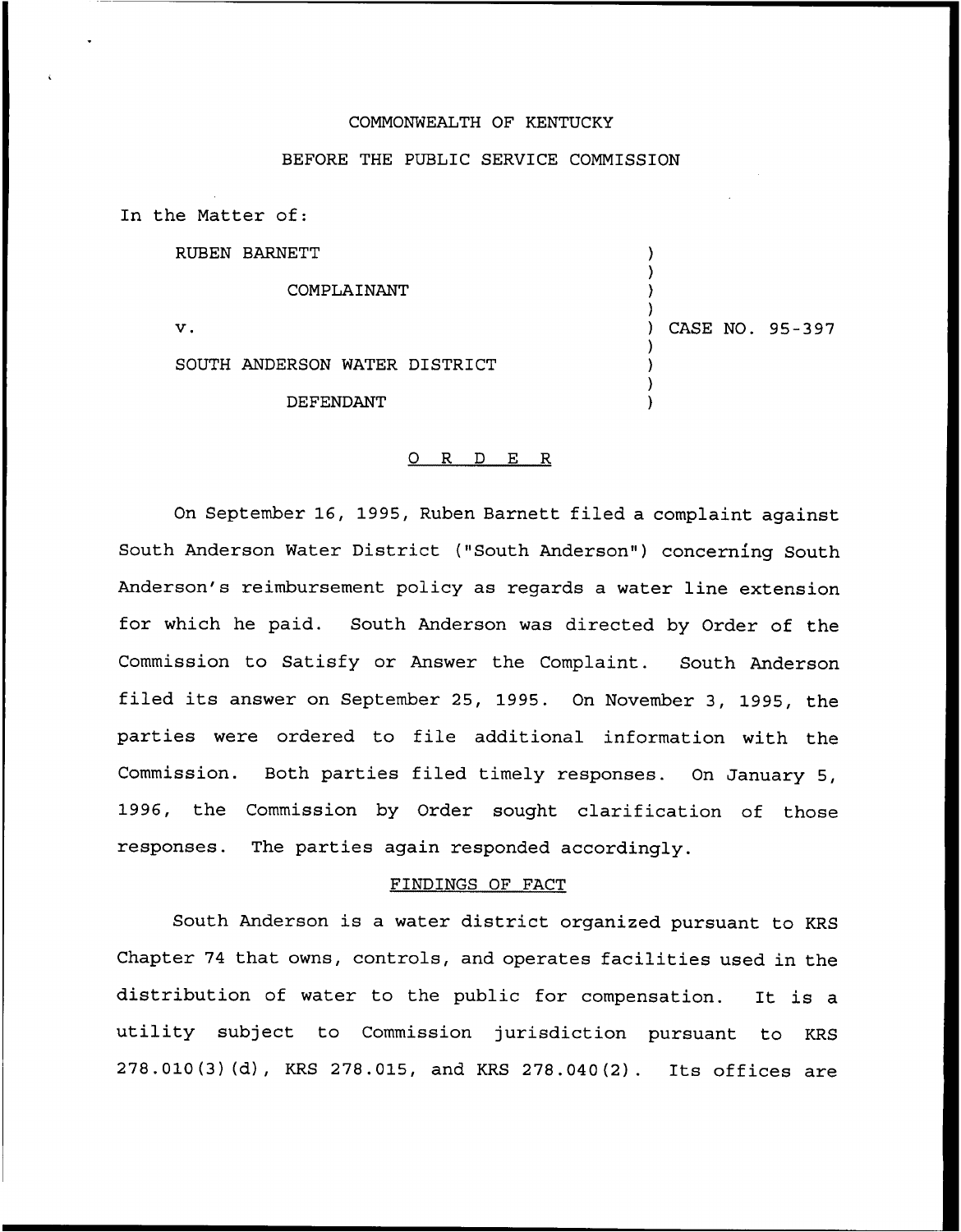located in Lawrenceburg, Kentucky. Mr. Barnett resides at 1560 Willow Creek Road, Lawrenceburg, Kentucky.

In 1993, Mr. Barnett and South Anderson began discussions concerning water line extensions to properties owned by Mr. Barnett on Willow Creek Road and on Rice Road in Anderson County. Mr. Barnett attended South Anderson's October 21, 1993 board meeting and asked how he could "sell off lots on Willow Creek Road and have the water line put in himself and give it to the water district to maintain."<sup>1</sup> A project on Rice Road was proposed shortly thereafter. It is the Rice Road line extension that precipitated this complaint.

The Rice Road project involved a 4,770 feet, three inch water line extension to property owned by Mr. Barnett for which Mr. Barnett paid South Anderson \$21,495.00 on November 4, 1994. No written agreement pertaining to the project, if there ever was one, could be found. Division of Water approval for the project was requested on April 5, 1994, and granted on May 17, 1994. Construction on the project began June 7, 1995, and was completed on approximately July 28, 1995.

The complaint arises out of a disagreement over which reimbursement policy should be applied to the extension. 807 KAR 5:066, Section 11(2), addresses extensions of <sup>a</sup> utility's main to serve an applicant or group of applicants when the extension amounts to more than <sup>50</sup> feet per applicant. Pursuant to 807 KAR

 $\mathbf 1$ 

South Anderson October 21, 1993 board meeting minutes.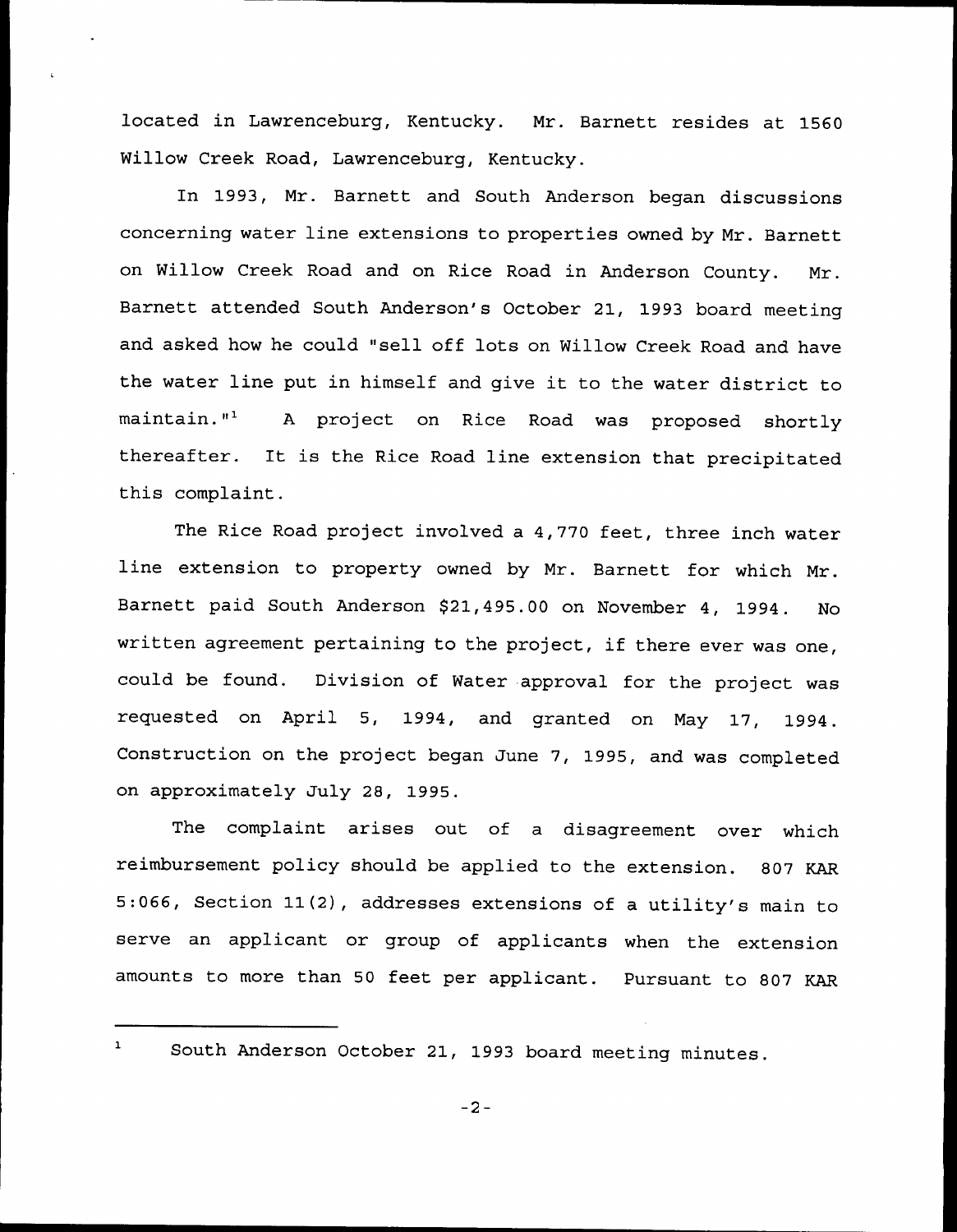5:066, Section 11(2) (b), customers who paid for such service are to be reimbursed under one of two plans. The utility is to include the plan it chooses in its filed tariff. South Anderson's tariff effective March 21, 1991, applied 807 KAR 5:066, Section 11(2)(b)(1), to such extensions.<sup>2</sup> South Anderson's tariff, effective January 1, 1994, applies <sup>807</sup> KAR 5:066, Section 11(2)(b)(2), to such extensions.<sup>3</sup>

807 KAR 5:066, Section 11(2) (b)(2): As an alternative to the refund plan outlined in subparagraph 1 of this paragraph, the utility may use the following plan: for a period of five (5) years after construction of the extension, each additional customer whose service line is directly connected to the extension installed, and not to extensions and laterals therefrom, shall be required to contribute to the cost of the extension based on <sup>a</sup> recomputation of both the utility's portion of the total cost and the amount contributed by the customers. The utility shall refund to those customers that have previously contributed to the cost of the extension that amount necessary to reduce their contribution to the currently<br>calculated amount for each customer connected to the calculated amount for each customer connected to extension. All customers directly connected to the extension for <sup>a</sup> five {5) year period after it is placed in service shall contribute equally to the cost of construction of the extension. In addition, each customer shall pay the approved tap-on fee applicable at the time of his application for the meter connection. The tap-on fee shall not be considered part of the refundable cost of the extension and may be changed<br>during the refund period. After the five (5) year refund during the refund period. period expires, any additional customer shall be connected to the extension for the amount of the approved tap-on fee only. After the five (5) year refund period expires, the utility shall be required to make refunds for an additional five (5) year period in accordance with subparagraph 1 of this paragraph.

 $\overline{2}$ KAR 5:066, Section 11(2) (b) {1): Each year, for <sup>a</sup> refund period of not less than ten (10) years, the utility shall refund to the customer or customers who paid for the excess footage the cost of fifty (50) feet of the extension in place for each additional customer connected during the year whose service line is directly connected to the extension installed and not to extensions and laterals therefrom. Total amount<br>refunded shall not exceed the amount paid the utility. No refunded shall not exceed the amount paid the utility. refund shall be made after the refund period ends.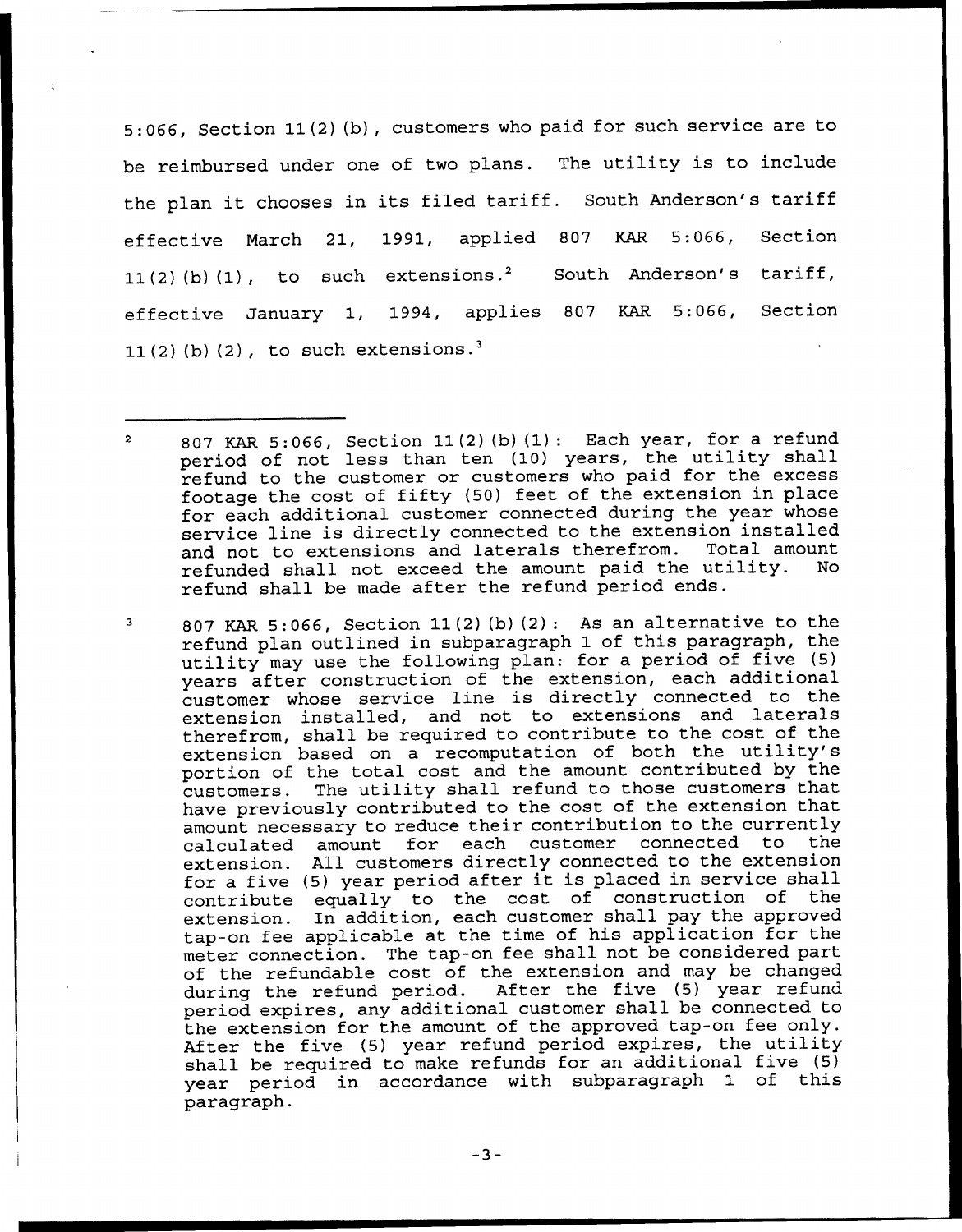According to South Anderson, the only reimbursement policy discussed with Mr. Barnett was that contained in 807 KAR 5:066, Section  $11(2)$  (b)  $(1)$ . South Anderson states that even though 807 KAR 5:066, Section  $11(2)(b)(2)$ , is a part of its tariff, it has always and only reimbursed based upon 807 KAR 5:066, Section 11(2) (b) (1},with the exception of projects involving extensions to real estate subdivisions, in which case 807 KAR 5:066, Section  $11(3)$ , has been applied.<sup>4</sup>

Mr. Barnett arques that although he was initially told that 807 KAR 5:066, Section 11{2)(b) (1), would apply to the Rice Road extension, after he inquired about other options he was mailed a new tariff sheet containing 807 KAR 5:066, Section 11(2) (b) (2), with no explanation attached. He concluded that his request had been granted and that the reimbursement policy contained on the tariff sheet mailed to him would apply to the Rice Road project. He argues that since he had an understanding with South Anderson and since he paid for the extension after the second tariff went into effect, he should be reimbursed pursuant to 807 KAR 5:066, Section 11(2) (b) (2) .

 $\overline{4}$ 807 KAR 5:066, Section 11(3): An applicant desiring an extension to a proposed real estate subdivision may be required to pay the entire cost of the extension. Each year, for <sup>a</sup> refund period of not less than ten (10) years, the utility shall refund to the applicant who paid for the extension a sum equal to the cost of fifty (50) feet of the extension installed for each new customer connected during the year whose service line is directly connected to the extension installed by the developer, and not to extensions and laterals therefrom. Total amount refunded shall not exceed the amount paid to the utility. No refund shall be made after the refund period ends.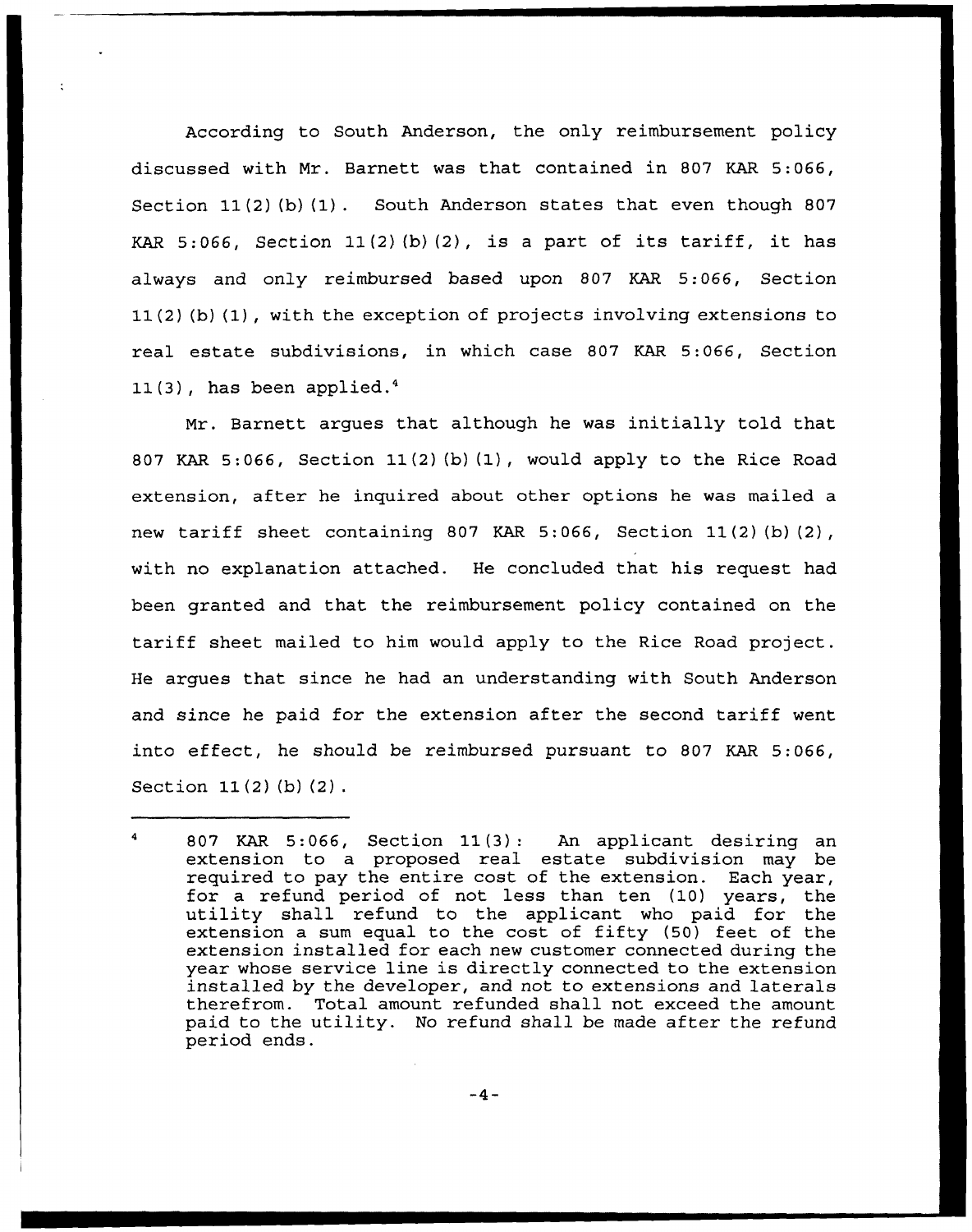# CONCLUSIONS OF LAW

Both parties are in error. Neither 807 KAR 5:066, Section 11(2) (b) (1), nor <sup>807</sup> KAR 5:066, Section 11(2) (b) (2), apply to the extension in question. According to South Anderson's January 17, 1996, response to the Commission's January 5, 1996 Order, the line extension in question was installed to serve "a proposed real estate subdivision." South Anderson stated that Mr. Barnett divided his property on Rice Road into eight tracts, and has in fact already sold three of those tracts to three different parties. South Anderson enclosed <sup>a</sup> copy of the plan of subdivision certified by Mr. Barnett on January 13, 1995, as well as copies of the Deeds of Conveyance for the three tracts sold by Mr. Barnett. Mr. Barnett, in his January 18, 1996 response to the Commission's January 5, 1996 Order, also stated that the line was extended to eight lots on Rice Road that he had subdivided.

As the line extension in question was to a proposed real estate subdivision, the applicable regulation is thus <sup>807</sup> KAR 5:066, Section 11(3). South Anderson's tariff in fact contains <sup>a</sup> provision, effective March 21, 1991, substantially similar to 807 KAR 5:066, Section 11(3). Neither 807 KAR 5:066, Section 11(2) (b) (1), nor 807 KAR 5:066, Section 11(2)(b) (2), are relevant to the question at issue in this proceeding.

Since 807 KAR 5:066, Section 11(3), is the applicable regulation, for every new customer connected to the line extension on Rice Road, South Anderson should refund to Mr. Barnett an amount equal to the cost of <sup>50</sup> feet of that line. Such refunds should be

 $-5-$